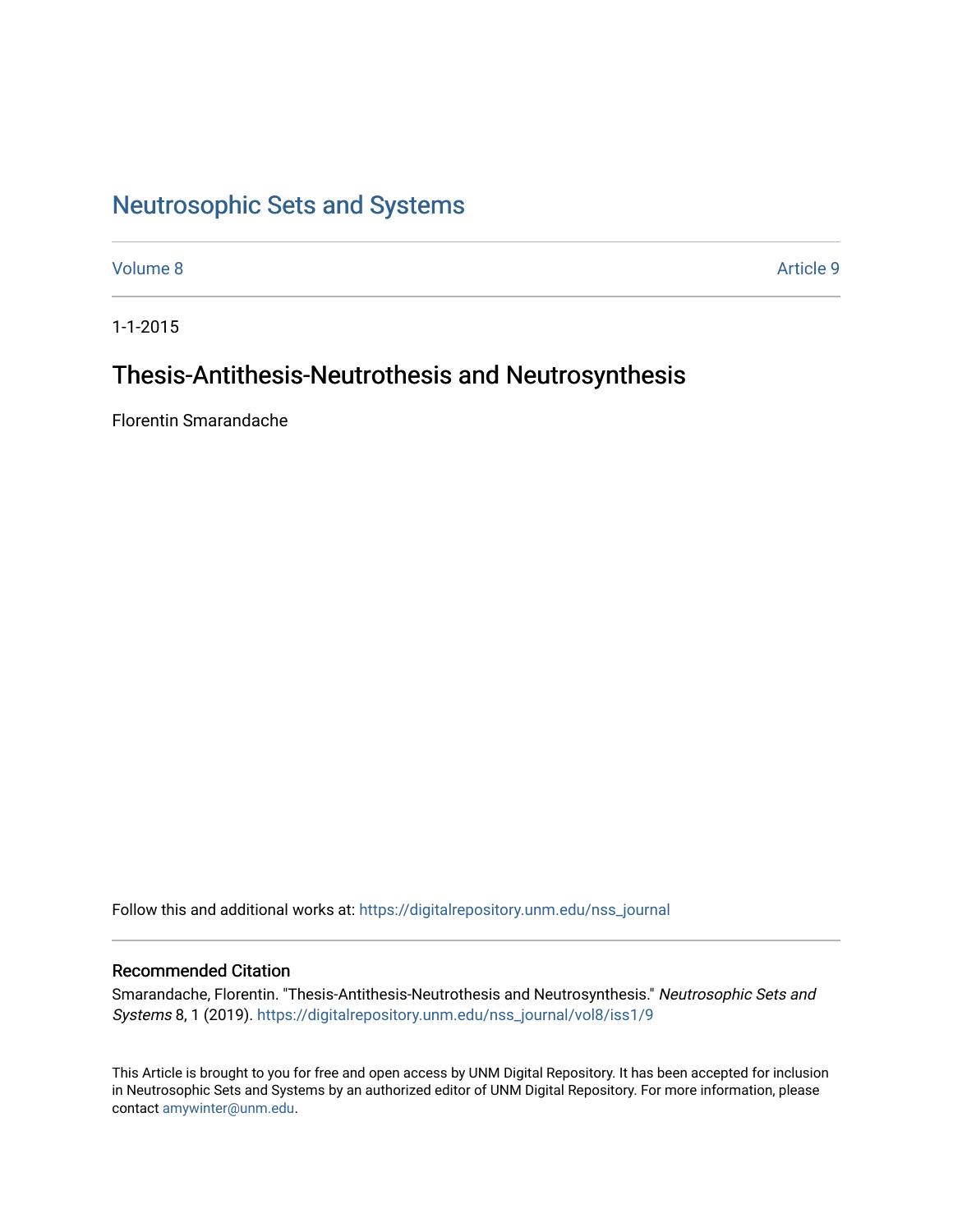

# Thesis-Antithesis-Neutrothesis, and Neutrosynthesis

#### **Florentin Smarandache**

University of New Mexico, 705 Gurley Ave. Gallup, NM 87301, USA, E-mail: smarand@unm.edu

**Abstract**. In this short paper we extend the dialectical triad thesis-antithesis-synthesis (dynamics of <A> and <antiA>, to get a synthesis) to the neutrosophic tetrad thesis-antithesis-neutrothesis-neutrosynthesis (dynamics of  $\langle A \rangle$ ,  $\langle$ anti $A \rangle$ , and  $\langle$ neut $A \rangle$ , in order to get a neutrosynthesis). We do this for better reflecting our world,

since the neutralities between opposites play an important role. The neutrosophic synthesis (neutrosynthesis) is more refined that the dialectical synthesis. It carries on the unification and synthesis regarding the opposites and their neutrals too.

**Keywords:** Thesis, Antithesis, Synthesis, Thesis-Antithesis-Neutrothesis, and Neutrosynthesis.

### **1. Introduction.**

In neutrosophy,  $\langle A \rangle$ ,  $\langle \text{antiA}\rangle$ , and  $\langle \text{neutA}\rangle$  combined two by two, and also all three of them together form the NeutroSynthesis. Neutrosophy establishes the universal relations between  $\langle A \rangle$ ,  $\langle \text{anti}A \rangle$ , and  $\langle \text{neut}A \rangle$ .

 $\langle A \rangle$  is the thesis,  $\langle \text{anti}A \rangle$  the antithesis, and  $\langle \text{neut}A \rangle$  the neutrothesis (neither  $\langle A \rangle$  nor  $\langle$  anti $A \rangle$ , but the neutrality in between them).

In the neutrosophic notation,  $\langle$  nonA $\rangle$  (not  $\langle$ A $\rangle$ , outside of  $\langle A \rangle$  is the union of  $\langle \text{anti}A \rangle$  and  $\langle \text{neut}A \rangle$ .

<neutA> may be from no middle (excluded middle), to one middle (included middle), to many finite discrete middles (finite multiple included-middles), and to an infinitude of discrete or continuous middles (infinite multiple includedmiddles) [for example, as in color for the last one, let's say between black and white there is an infinite spectrum of middle/intermediate colors].

#### **2. Thesis, Antithesis, Synthesis**.

The classical reasoning development about evidences, popularly known as thesis-antithesis-synthesis from dialectics, was attributed to the renowned philosopher Georg Wilhelm Friedrich Hegel (1770-1831) and later it was used by Karl Marx (1818-1883) and Friedrich Engels (1820-1895). About thesis and antithesis have also written Immanuel Kant (1724-1804), Johann Gottlieb Fichte [\(1762-1814\),](http://www.google.com/url?sa=t&rct=j&q=&esrc=s&source=web&cd=5&cad=rja&uact=8&ved=0CEUQFjAE&url=http%3A%2F%2Fwww.csudh.edu%2Fphenom_studies%2Feurop19%2Flect_2.html&ei=hUH7VJnkIM_4yQTE0oKIDQ&usg=AFQjCNFJLl1BLWgFDoYDhOGBEm9eQ9T_CA&sig2=CtaiPdVNJ9ajnL0JDVWnJw) and Thomas Schelling (born 1921). While in ancient Chinese philosophy the opposites yin [feminine, the moon] and yang [masculine, the sun] were considered complementary.

### **Thesis, Antithesis, Neutrothesis, Neutrosynthesis.**

Neutrosophy is a generalization of dialectics (which is based on contradictions only,  $\langle A \rangle$  and  $\langle \text{anti}A \rangle$ , because neutrosophy is based on contradictions and on the neutralities between them  $(\langle A \rangle, \langle \text{anti}A \rangle, \text{ and } \langle \text{neut}A \rangle)$ . Therefore, the dialectical triad thesis-antithesis-synthesis is extended to the neutrosophic tetrad thesis-antithesisneutrothesis-neutrosynthesis. We do this not for the sake of generalization, but for better reflecting our world. A neutrosophic synthesis (neutrosynthesis) is more refined that the dialectical synthesis. It carries on the unification and synthesis regarding the opposites and their neutrals too.

#### **Neutrosophic Dynamicity**.

We have extended in [1] the Principle of Dynamic Opposition [opposition between  $\langle A \rangle$  and  $\langle \text{anti}A \rangle$ ] to the **Principle of Dynamic Neutropposition** [which means oppositions among  $\langle A \rangle$ ,  $\langle \text{anti}A \rangle$ , and  $\langle \text{neut}A \rangle$ . Etymologically "neutropposition" means "neutrosophic opposition".

This reasoning style is not a neutrosophic scheme, but it is based on reality, because if an idea (or notion) <A> arises, then multiple versions of this idea are spread out, let's denote them by  $\langle A \rangle_1$ ,  $\langle A \rangle_2$ , ...,  $\langle A \rangle_m$ . Afterwards, the opposites (in a smaller or higher degree) ideas are born, as reactions to  $\langle A \rangle$  and its versions  $\langle A \rangle$ . Let's denote these versions of opposites by  $\langle \text{antiA}\rangle_1$ ,  $\langle \text{antiA}\rangle_2$ , ...,  $\langle \text{antiA}\rangle_n$ . The neutrality <neutA> between these contradictories ideas may embrace various forms, let's denote them by  $\langle \text{neut} A \rangle_1$ ,  $\langle \text{neut} A \rangle_2$ , ...,  $\langle \text{neut} A \rangle_p$ , where m, n, p are integers greater than or equal to 1.

*F. Smarandache, Thesis-Antithesis-Neutrothesis, and Neutrosynthesis*